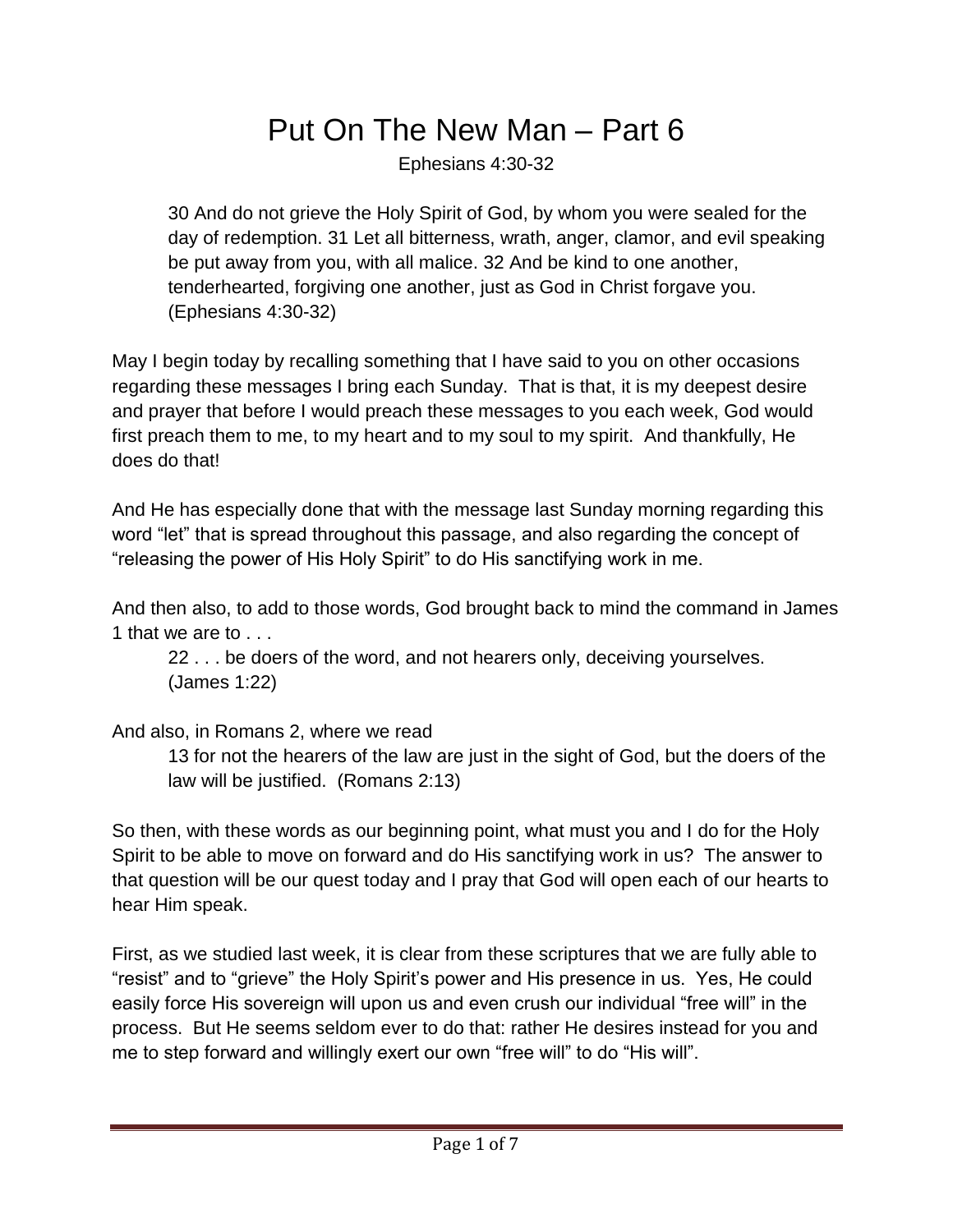And I do earnestly desire and want and hope to always do that, to at every turn, yield my own personal will and do His will, but unfortunately, I don't do that. Too often, I fall right back into the old ways of my "old man" that I am supposed to be "putting off". And when I do, I grieve the Holy Spirit. Verse 30,

30 And do not grieve the Holy Spirit of God, by whom you were sealed for the day of redemption. (Ephesians 4:30)

Folks, simply put, you and I really can and often do resist and grieve the Holy Spirit, in so many ways . . . with the way we are, with the things we do, and with the responses we have to His efforts to sanctify our troubled souls. And as we "resist" and "grieve" Him, we also "quench" His blessed "Holy fire" that He has put within us. Those words from Luke 3,

16 John answered, saying to all, "I indeed baptize you with water; but One mightier than I is coming, whose sandal strap I am not worthy to loose. He will baptize you with the Holy Spirit and fire. (Luke 3:16)

And in 1 Thessalonians 5 we read

16 Rejoice always, 17 pray without ceasing, 18 in everything give thanks; for this is the will of God in Christ Jesus for you. 19 Do not quench the Spirit. (1 Thessalonians 5:16-19)

And as these words imply, all of these ways of rejection of the ministry of the Holy Spirit will hinge upon particular responses that we will have to Him as He does His work in us. And this word "let" is one of those special responses that you and I are to seek to grasp and understand.

Yes, we can be fully saved, and have God's Holy Spirit abiding within us, ready and willing to do His precious sanctifying work, but before He is able to go forward with His work, you and I must "let" Him. We must "release" the bindings and remove the hindrances and the obstacles that we have placed in His way.

Again, simply put, it is our "free will" that God is dealing with in these matters . . . and so must we! It I our "free will" that erects the obstacles and places the binding around the precious Holy Spirit and "undermines" and prevents His sanctifying work from moving forward. And that is a terrible thought folks . . . that I am able to resist and to grieve and to quench the power and the work of God's loving Spirit, whose only desire is to help me. That is a condition that we must never allow to continue within us!

Which then, brings us back to the concept that we studied about last week, that of needing to remove whatever barriers and obstacles and bindings that we have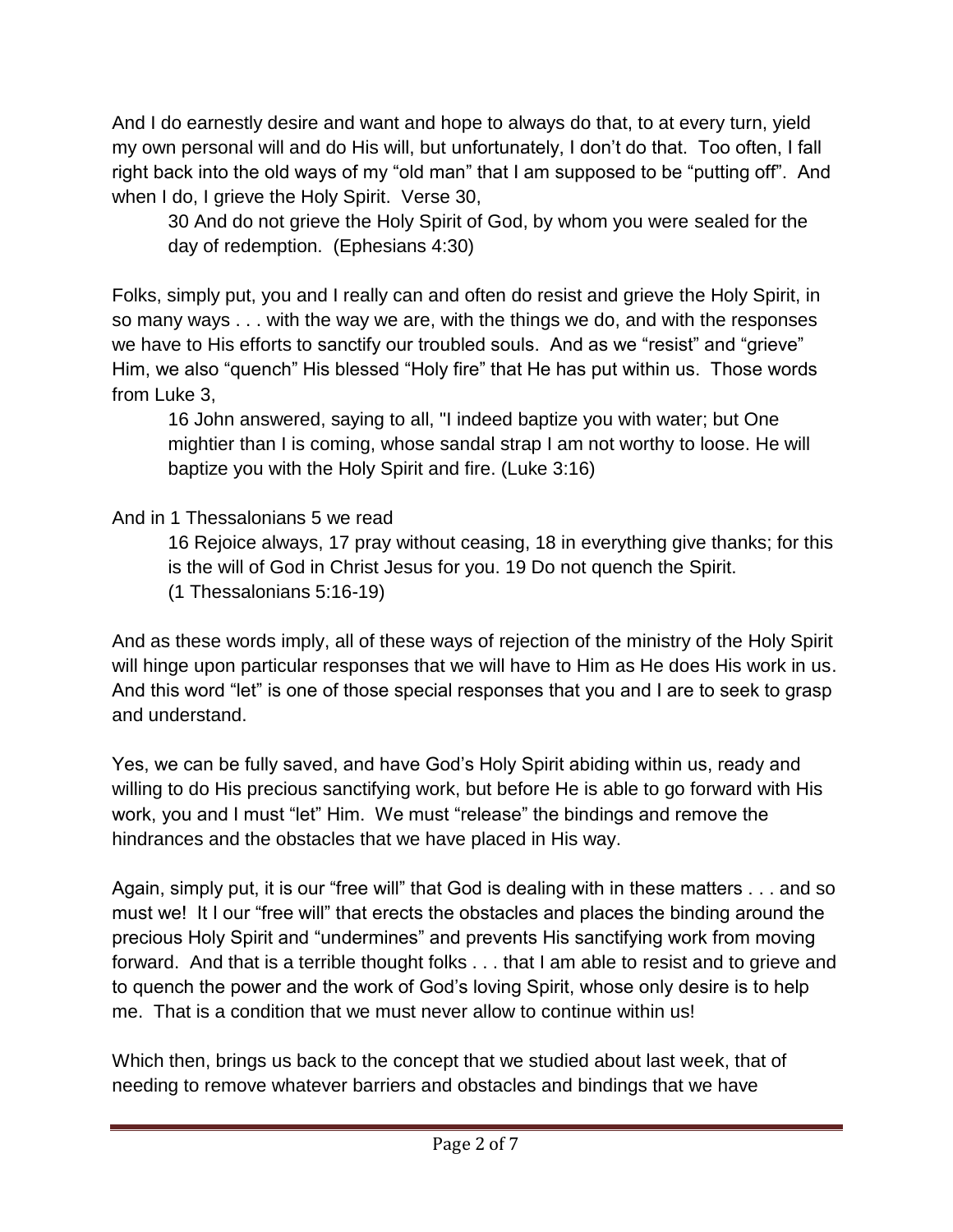intentionally and unintentionally placed upon the Holy Spirit, thereby "releasing" Him to do the work He needs to do.

And yes, this concept of "releasing" the power of the Holy Spirit to do His work in me is still a strange concept to me, but it sure seems to be the answer that God is speaking into my spirit, that my "free will" is a binding hindrance upon His work in me and that I must do my part in "releasing" Him to do it.

Folks, as our loving Father, God is commanding us, His sons and daughters, to "let" His Holy Spirit do His work.

May I give us one more proof regarding this concept, and it is found right here in today's passage. Verse 31

31 Let all bitterness, wrath, anger, clamor, and evil speaking be put away from you, with all malice. 32 And be kind to one another, tenderhearted, forgiving one another, just as God in Christ forgave you. (Ephesians 4:31-32)

Here, immediately after we are commanded in verse 30 to not . . .

grieve the Holy Spirit of God, by whom you were sealed for the day of redemption. (Ephesians 4:30)

We are then commanded in verse 31 to

Let all bitterness, wrath, anger, clamor, and evil speaking be put away from you, with all malice. (Ephesians 4:31)

These words are not vague or confusing or otherwise unclear. By the command "let", we are being told that we have a part that we must be diligent to play, that in some way or another we are hindering the putting away of the bitterness, wrath, anger, clamor and evil speaking that takes place within us. And we are to remove whatever that obstacle may be.

But note here also that this manner of wording implies that there is another involvement besides and in addition to our own. Just as we studied last week in the words of Philippians 2,

12 . . . work out your own salvation with fear and trembling; 13 for it is God who works in you both to will and to do for His good pleasure. (Philippians 2:12-13)

Notice in those words as we move from verse 12 of Philippians 2 of "working out our salvation ourselves", and move to verse 13, the responsibility changes to another person, God himself, for the doing of the "work". Verse 13 of Philippians 2 . . .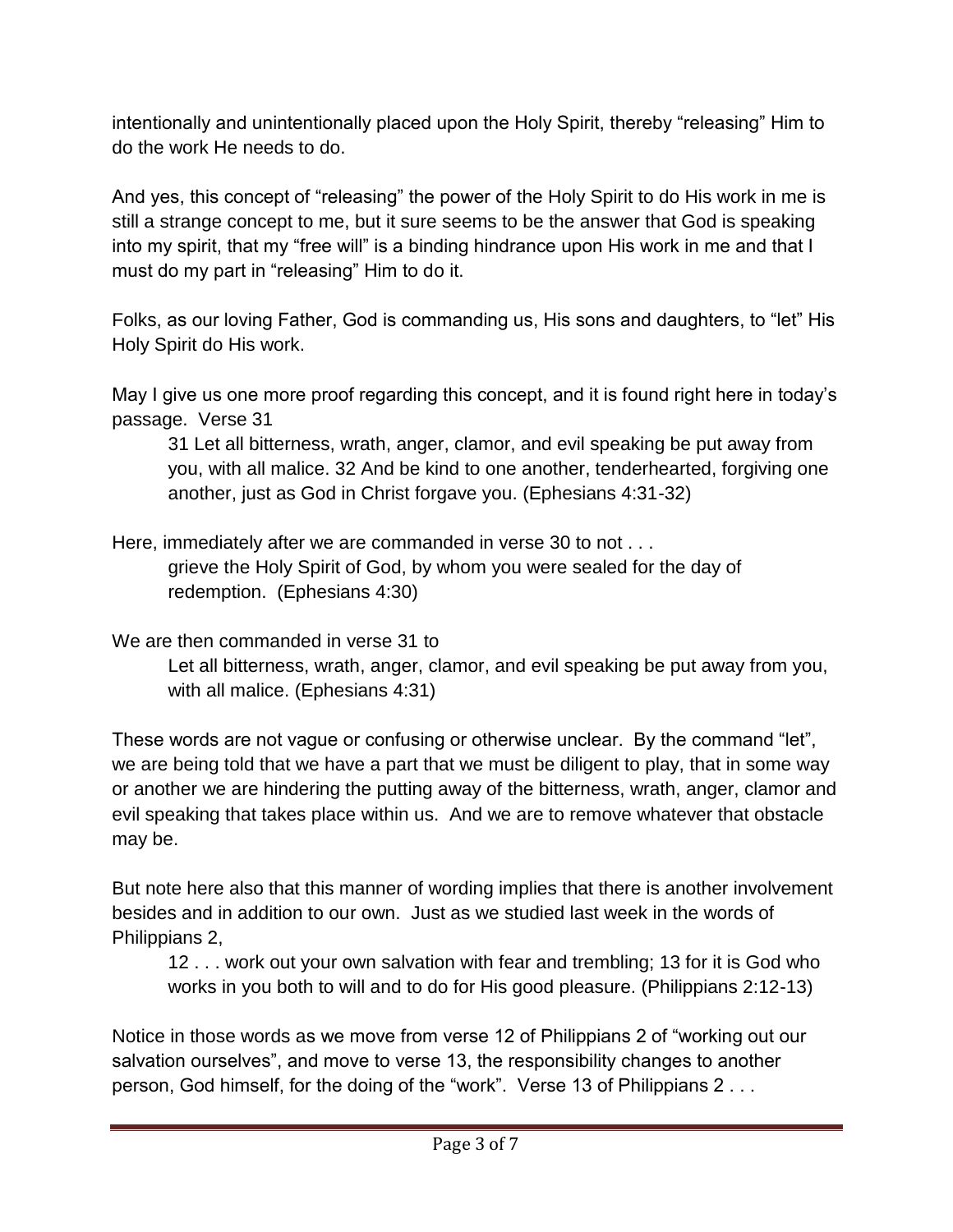13 for it is God who works in you both to will and to do for His good pleasure. (Philippians 2:13)

And that is exactly what we are reading about here in verse 31 of our text. Our part is the simple part, simply to "let" God's Holy Spirit do His work. Listen!

Let all bitterness, wrath, anger, clamor, and evil speaking be put away from you, with all malice. (Ephesians 4:31)

Again, my part is to "let" Him, His part is to do the "putting away of my sin".

But folks, as I confessed to you last week, though my part be simple, I am still struggling about just how I am supposed to get about becoming the "doer" and not just a "hearer" of these very "Spiritual" instructions!

This past week, I dedicated myself to doing some very careful study on this perplexing matter. And true to form, God is always ready to provide answers when we seek, ask and knock, beginning first in my reading of a daily devotional from Oswald Chambers. In that devotional he reminded me that . . .

"Simplicity is the secret of seeing things clearly. A saint does not always think clearly, but a saint ought to see clearly without any difficulty. You cannot always think a spiritual muddle clear, often you have to obey it clear.

If there is something upon which God has put His pressure, obey in that matter, bring your imagination into captivity to the obedience of Christ with regard to it and everything will become as clear as daylight."

With those words, I have concluded that "obedience" is the clearest path to take if I am to ever

Let all bitterness, wrath, anger, clamor, and evil speaking be put away from you, with all malice. (Ephesians 4:31)

But where must I begin? As I have studied these scriptures and prayed for God's guidance, I was led right back to the words of the passage that we have been studying over these past several weeks. Here, God is defining for us how we are to go about giving up our corrupt, self-centered "free will", of putting off the old man and putting on the new man. And here, He defines for us four specific involvements with sin that we are to put off from ourselves. And in the midst of them, in verse 30, He gives us the warning about grieving the Holy Spirit.

So, I have decided that I should take these four sinful behaviors as my beginning points. And no, these four are not a complete list, but they are a place to start.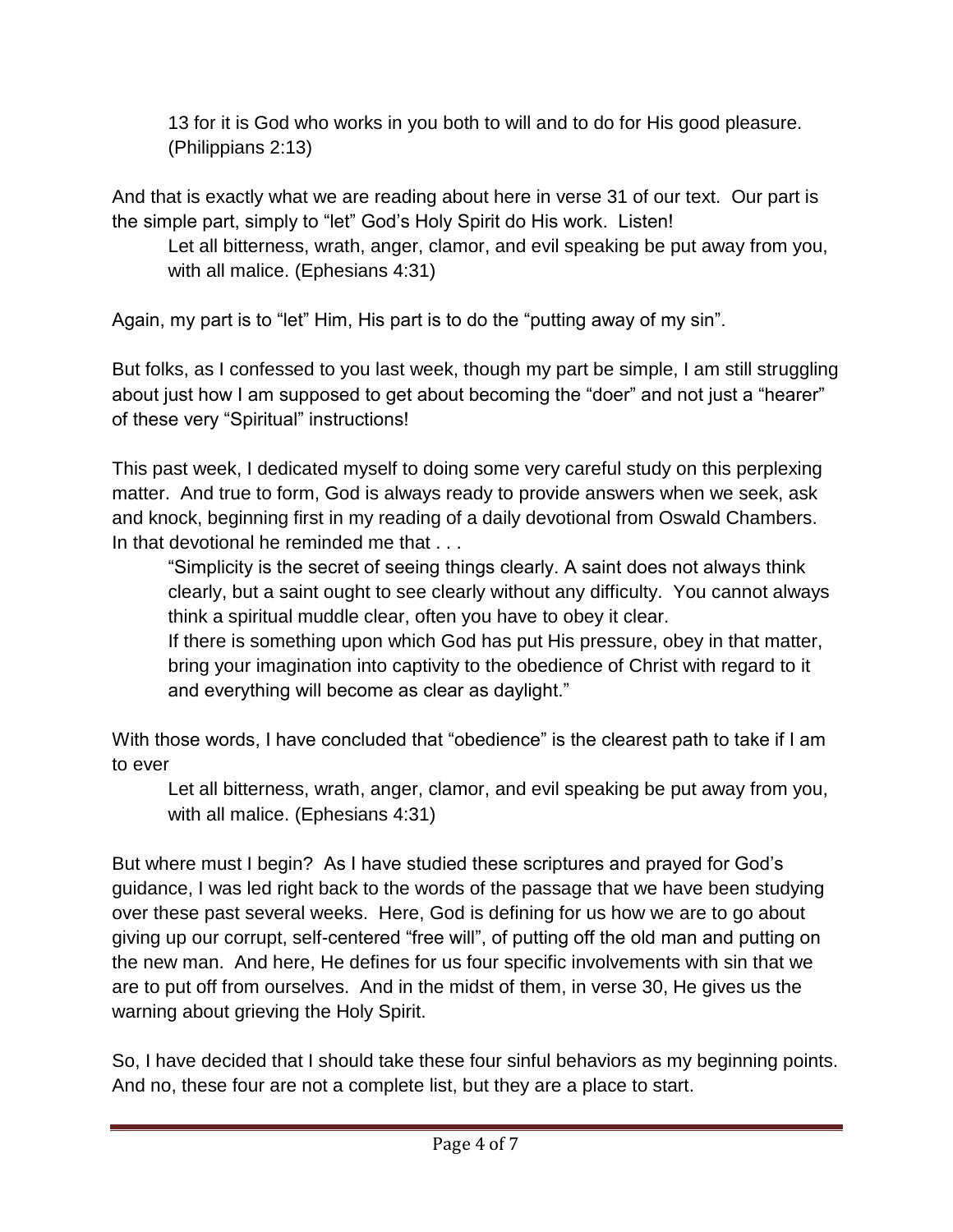Here, God tells us to rid ourselves of the habits and entanglements of "lying", and of "anger", and of "stealing" in all its many forms, and of participating in "corrupt talking".

May I say as I go on forward with my efforts that while I keep speaking about me in this context, each one of you must also walk this pathway! It is not an option for us. It is a command from God.

And so, the place for me to begin is to simply recognize and accept that I not only have these four sinful behaviors within me, they are far more pervasive than I want to think. Yes, most of the time these behaviors are so subtle and so beguiling that I don't even recognize that I am doing them, but I do, "do" them. I "lie", I am an "angry" man, I "steal" and I engage in "corrupt conversation". And I need to join with God's Holy Spirit and "release" Him to do His work of "putting off" these sinful behaviors.

As I have prayed and beseeched the Lord to help me to know how to remove the obstacles and hindrances that prevent His Holy Spirit from doing His work, I have asked Him to reveal to me how these four sins manifest themselves in me. And as part of my prayer, I have asked the Lord how I should go about finding the answers I need. And without hesitation, God gave the clear instruction that I am to ask you, the members of our church, for your help. In James 5, we read . . .

16 Confess your trespasses, (your sins) to one another, and pray for one another, that you may be healed. The effective, fervent prayer of a righteous man avails much. (James 5:16)

And so, may I earnestly ask each of you for your help as I engage in this intimate "search" for relief from these dilemmas of sin? I know that I am only in your presence for a few hours a week, but may I request that you ask God's Spirit to reveal some answers to you. I really need your counsel.

And as I have given my own thoughts to these four sinful behaviors, I have asked myself just how often and in what ways do these sins "slither" their way into my mind, my soul and my spirit. And for me, I believe that most of my sin finds its easiest entrance through my "pride", my "ego". As for lying, I find that when something I do or say is questioned, I want to do what the politicians and the media does. I put my best "spin" on it.

Isn't that a clever subtly? To "spin" something does not sound nearly as corrupt as "lying" about it. But folks, I don't think that God views such expressions and behaviors as "spinning" any differently than He would "lying". So then, while the politicians and the media and you and I call it "spinning", God calls it lying. And yes, I do "spin" my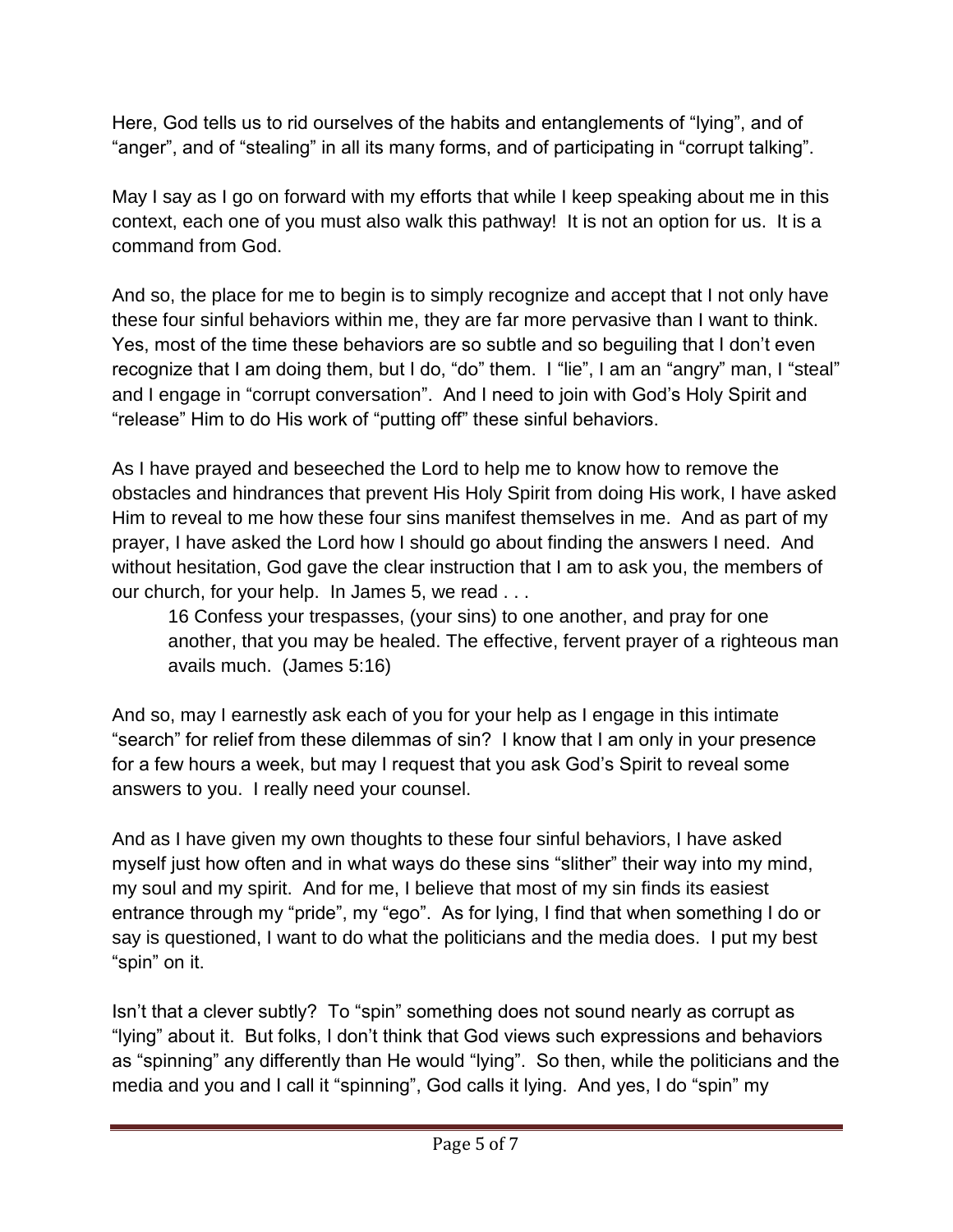circumstances and behaviors to put myself in the best light. But God knows the difference.

And notice that the "spinning" ties in with the corrupt talking. There I get "two sins in one". Sin loves company! So then yes, though I really, really don't want to lie, I do lie and I want God's Holy Spirit to "put off my lying" from me!

Next, yes I am an angry person? As I have confessed to you on other occasions, anger has been a prevailing sin in my life . . . instant anger at other people, drivers on the road, at my family members, at the politicians and the media, and on and on. So then, yes I need for God's Holy Spirit to "put off my anger" from me!

And there too, my corrupt tongue is most always involved. In anger, I "rant" and complain mercilessly. The tongue truly is a "restless evil".

Next . . . do I steal? This is also one of those very subtle sins. Though I seldom ever intentionally steal, yes, I do steal. One way that I steal makes use, once again, of one of my other sinful behaviors, my corrupt tongue. I will often "poor mouth" people in order to gain a lower, more favorable price for something I want to get or buy from them. I even invoke my many years in ministry as a proving point, as if to say to the other person that they should know that people in ministry don't make as much money as people in secular work. All of which is lying, and stealing and corrupt conversation. The real truth is, God has provided over and above all that I could ever need in this life. I am "rich" beyond measure!

Folks, all of these thought came simply from just a few minutes of inward reflection. And I pray that God will continue to reveal more and more of my sinful ways to me.

But now, what is my next part in this very "spiritual transaction" with God? Recognizing the sin that prevails within me is only the first step. The next is I must "repent" of them. I must confess them to God and ask him to forgive me for them.

9 If we confess our sins, He is faithful and just to forgive us our sins and to cleanse us from all unrighteousness. (1 John 1:9)

Then next, I must "renounce" those sins, else they will surely continue to reassert themselves back into my life just like they used too.

Then, I must let God do His part. I must "release" Him and "let" Him do His work of "removing" those sins from me.